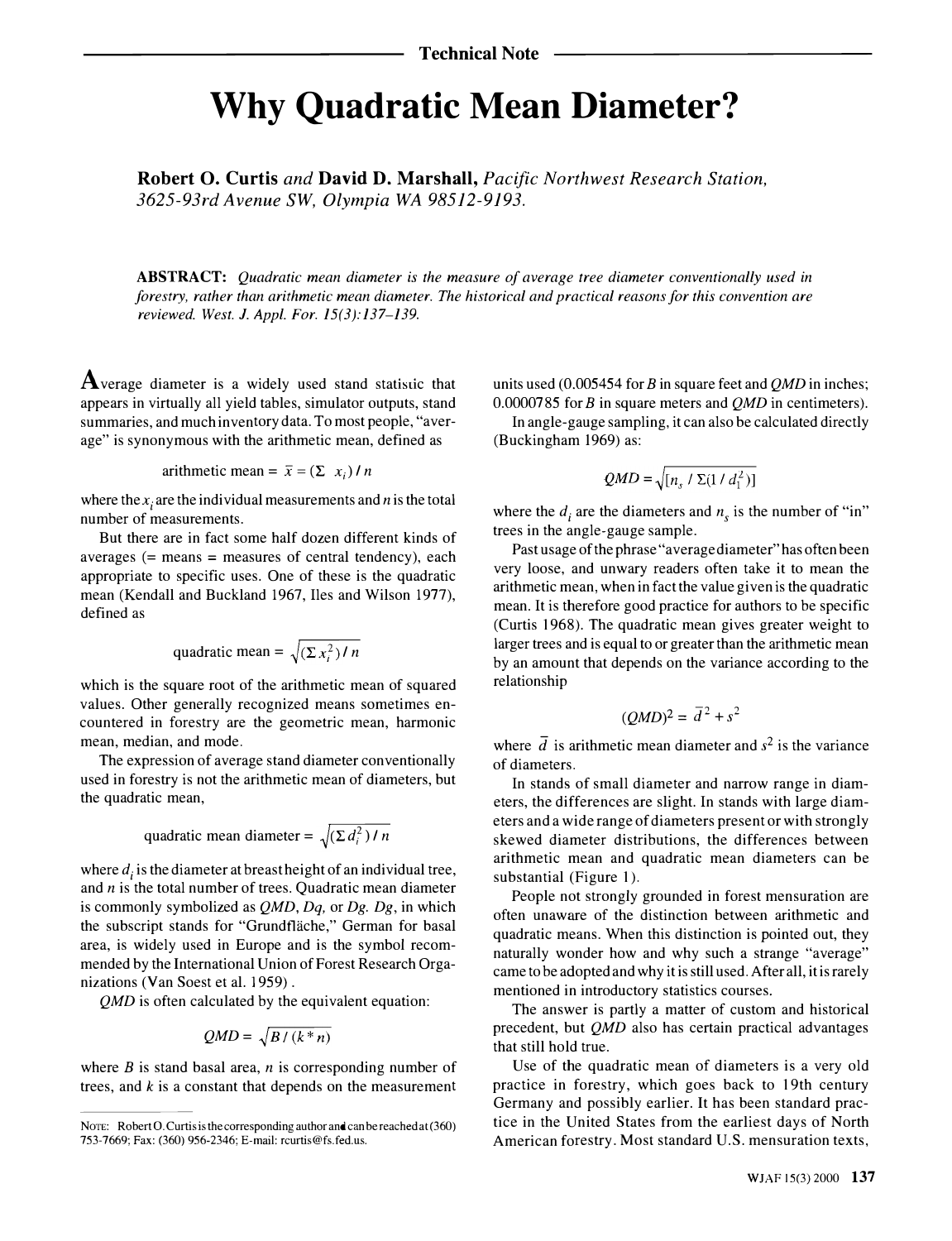

Figure 1. Median, arithmetic mean, and quadratic mean diameters for stands with (A} small diameters and nearly symmetrical diameter distribution, and (B) larger diameters and somewhat asymmetrical diameter distribution.

starting with Graves (1908), define average stand diameter as the diameter corresponding to the tree of arithmetic mean basal area, which is the quadratic mean diameter. Braathe's (1957) summary of European thinning literature specifically defines average diameter as the quadratic mean. *QMD* is commonly used in silviculture research data summaries and reports. Virtually all normal yield tables prepared in the United States in the period from around 1920 through the mid-1960s use quadratic mean diameters (Schnur 1937, McArdle et al. 1961, Barnes 1962), sometimes referred to in older publications as "average diameter by basal area." This usage of  $QMD$  is also common in current stand simulation programs (Curtis et al. 1981, Hann et al. 1997). Reineke's (1933) SDI is based on QMD, as are the various relative density measures and stand management diagrams derived from the Reineke relationship (Curtis 1982, Long et al. 1988).

In the Germany of some 150 or more years ago, there were a number of so-called mean tree methods in use for estimating volume of wood in forest stands. These also had some limited use in the early days of North American forestry (Graves 1908, p. 224ff.). The basic idea, in simplest form, was that the forester would select a tree(s) considered average for the stand, cut it and measure its wood content, and then multiply by the number of trees. The obvious difficulty was in selecting an average tree(s), whose volume would approximate overall arithmetic mean volume / tree. In regular even-aged stands, diameter of the tree of arithmetic mean volume is generally close to that of the tree of arithmetic mean basal area (which is also the tree of quadratic mean diameter). Thus, a basis was provided for selecting sample trees for analysis.

Such procedures are now ancient history. But justification for use of QMD also arises from the general relationship between stand volume and other, directly measurable, stand attributes.

In any reasonably regular stand, there is a general relationship

volume / unit area = 
$$
f * N * B_{mn} * H
$$

where  $f =$  stand form factor, which for a given species and stand condition has only a very limited range of variation and can often be treated as constant.

 $N =$  number of trees / unit area

 $B_{mn}$  = arithmetic mean basal area / tree, and

 $H =$ some "average" height.

In an existing stand we cannot directly measure either total stand volume or mean volume/tree, but must estimate these from measurements of their components. It is often convenient to describe stands in terms of means of these components: namely, number of trees, arithmetic mean basal area, and some average height.

People do not usually think in terms of basal area of a tree ( cross-sectional area at breast height). It is much easier to visualize a tree of 19 in. dbh than one of  $2.0$  ft<sup>2</sup> cross-sectional area. It is therefore common to describe stands by QMD (a surrogate for arithmetic mean basal area) rather than by arithmetic mean basal area. In these terms,

Volume / unit area =  $f * N * [k * (QMD)^2] * H$ 

The correct average height in these equations is not the arithmetic mean, but Lorey's height  $(H<sub>I</sub>)$ , named after a 19th century German forester). This is a weighted mean,

$$
H_L = \sum b_i h_i / \sum b_i = \sum d_i^2 h_i / \sum d_i^2
$$

where,  $b_i$  is the basal area of an individual tree and  $d_i$  is the diameter of an individual tree.

 $H<sub>I</sub>$  is somewhat inconvenient to calculate from a fixed area sample or stand table, although with angle-gauge sampling it can be easily obtained as the arithmetic mean of heights of the count trees. A common approximation is the height corresponding to *QMD*, as estimated by a heightdiameter curve or equation for the individual stand. (Stand average height is of course a different statistic from the top height or dominant height used for other purposes, though highly correlated with these in unthinned stands.)